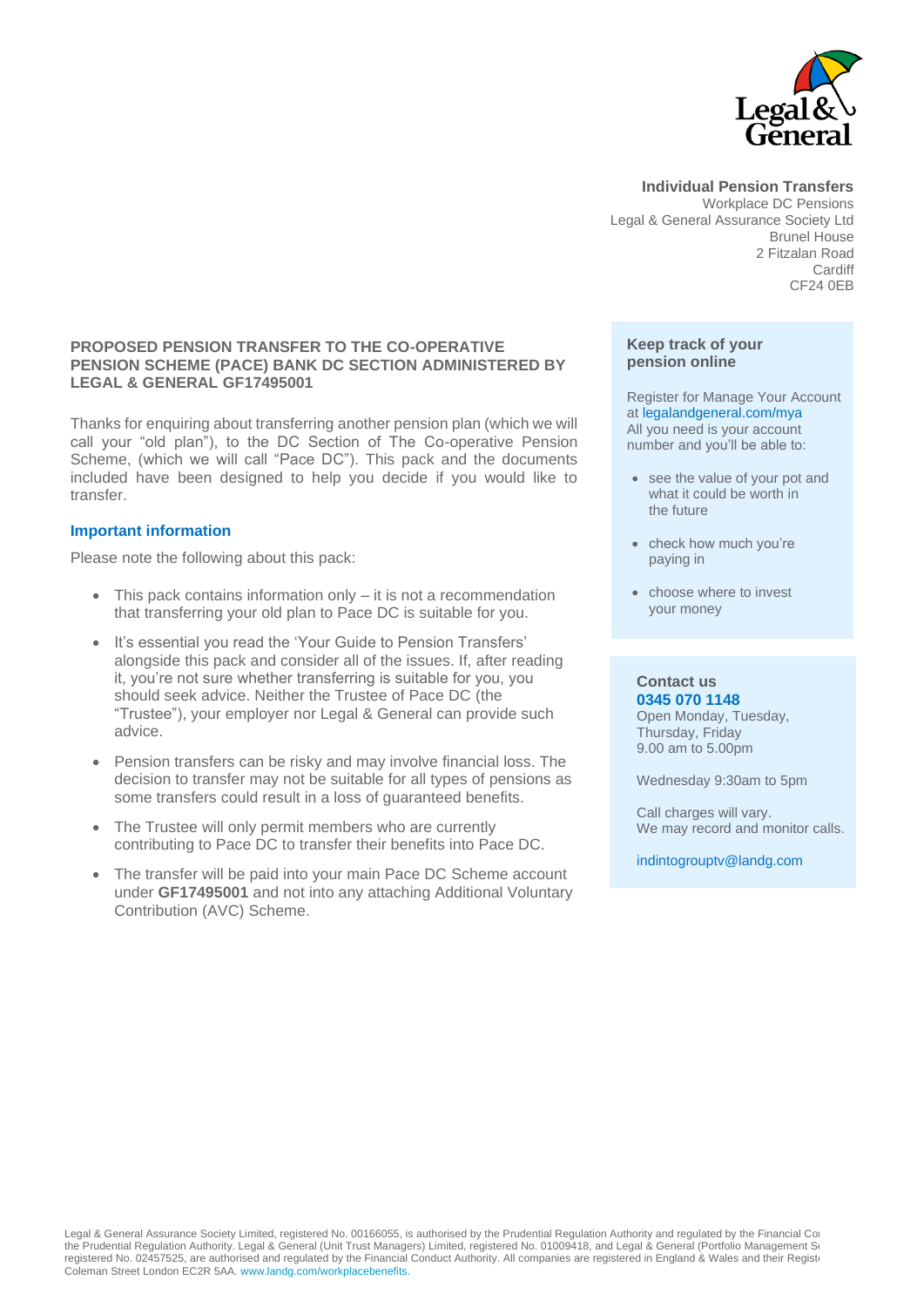### **What type of pension schemes can I use this pack for?**

• Your old plan must be a 'Defined Contribution' scheme (this is sometimes called 'money purchase').

You cannot use this pack if your old plan:

- Has safeguarded benefits\*
- Is invested in a With Profits fund; or
- Is in Income Drawdown or Flexi-Access Drawdown. This is where you have taken tax-free cash from your plan and left the rest of your money invested for you to take as regular or occasional income.

If you're not sure what type of pension scheme your old plan is, what fund you are invested in, or whether you are taking Income Drawdown or Flexi-Access Drawdown, you should contact your old plan. If you don't understand these terms, please call us and we'll be pleased to help.

\*Safeguarded benefits are pension benefits that include some form of guarantee or promise about the rate of secure pension income that a member, or their survivors, will receive or have an option to receive. Examples include benefits from Final Salary/Defined Benefit Schemes, Guaranteed Minimum Pension (GMP) benefits and pensions with a Guaranteed Annuity Rate.

# **What should I consider?**

There are a number of factors that you need to consider before you decide to transfer your old plan benefits into Pace DC. These are set out in further detail in 'Your Transfers Checklist' of the 'Your Guide to Pension Transfers' and these can include:

- Whether the charges in Pace DC are more or less than on your old plan. See the enclosed information relating to the charges in Pace DC to help with this.
- Whether your old plan has any guarantees that would be lost by transferring (such as a protected tax free cash lump sum or a right to take a pension pot prior to age 55), or if transfer penalties will apply on leaving your old plan.
- Whether the features of the plans are different, for example flexibility in how you take your benefits or the investment options available.
- Following the introduction of greater pension flexibilities in 2015 you should check before transferring that Pace DC offers the retirement option that you may want to take in the future. Please see the Retirement section of the Pace DC website for full details of the retirement options offered by Pace DC.
- Once transferred to Pace DC, your benefits will be subject to the Rules of Pace DC (as amended from time to time) which can be found at [coop.co.uk/pensions](https://coop.pacepensions.co.uk/) or, www[.co-operativebank.co.uk/pensions](https://bank.pacepensions.co.uk/) if you're a Co-operative Bank member.

If you want to remind yourself about the conditions of Pace DC you should read "Your Pension Guide" which can be found in the "Useful Information" section of the Co-op's pension website – [coop.co.uk/pensions.](http://coop.co.uk/pensions) If you are a Cooperative Bank member it can be found at www[.co-operativebank.co.uk/pensions](https://bank.pacepensions.co.uk/)

# **What if I'm unsure?**

If once you've read and considered the documents you're not sure transferring is right for you, we recommend you don't go ahead without seeking advice. Please note that neither the Trustee, The Co-operative Bank plc (as the principal employer of the Bank Section of Pace), your employer or Legal & General can give you any financial advice in relation to this transfer. You can find an authorised adviser in your area by visiting [www.moneyadviceservice.co.uk/directory.](http://www.moneyadviceservice.co.uk/directory) The Money Advice Service is a free independent service set up by the Government. You can also call them on 0800 138 7777. You should be aware that if you seek advice, your financial adviser may charge for their services.

# **What do I do if I want to go ahead?**

If you decide to transfer using this pack there's no commission or fee payable. We'll invest your transfer payment in the same investment fund, or funds, split in the proportion of how your regular contributions are currently invested.

You can, of course, change your investment funds at any time after the transfer is completed by writing to us or online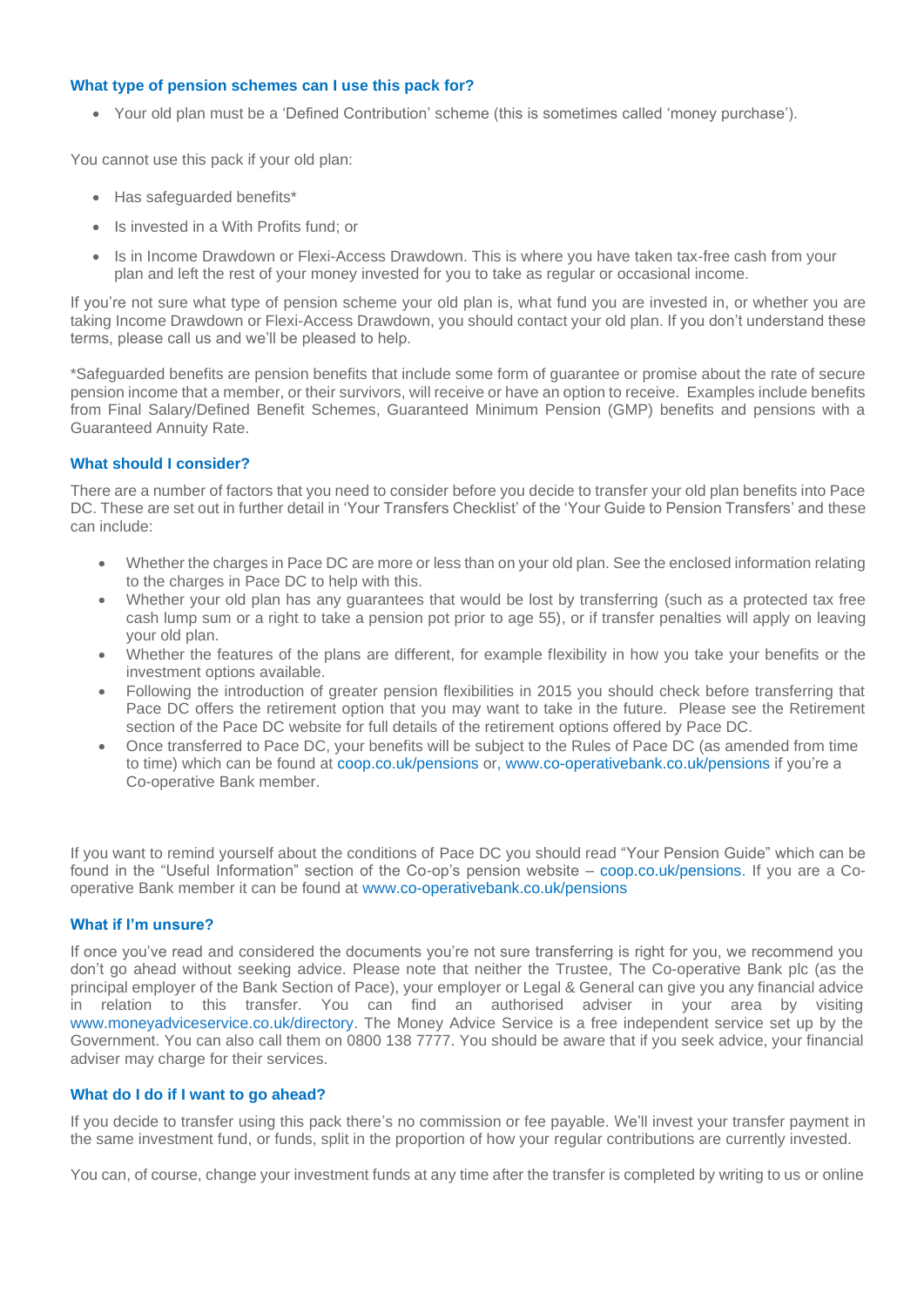by visiting the Manage Your Account website [legalandgeneral.com/manageyouraccount.](http://www.legalandgeneral.com/manageyouraccount)

To proceed with the transfer please complete and return the enclosed Transfer Request form to the following address – **Individual Pension Transfers, Workplace DC Pensions, Legal & General Assurance Society Ltd, Brunel House, 2 Fitzalan Road, Cardiff, CF24 0EB.** Please call **0370 163 4598** for any query you may have around transfers or email: [indintogrouptv@landg.com](mailto:indintogrouptv@landg.com)

While your transfer is being processed, which could take a few weeks, your money will continue to be invested in your old plan in the investment fund(s) you've chosen until the transfer is completed. The amount transferred will therefore depend on investment performance in your transferring fund up to the transfer date.

We'll write to you to confirm when the transfer has been completed, and how much was transferred.

Please note: Some pension providers require their own discharge form to be signed before transferring your benefits and so you may be required to complete further forms by the old plan as well as the form contained in this pack.

If you have any general queries about the documents you can call the Workplace DC Pension helpline, for Co-op employees use 0345 026 8689 or for Co-op Bank employees use 0345 070 1148 and we'll be happy to help. Call charges will vary. We may record and monitor calls.

Yours sincerely,

DC Pensions Customer Service

### **A reminder of the charges in Pace DC**

The Annual Management Charge (AMC) is 0.13%.

The Trustees of Pace DC are responsible for choosing the funds in which you can select to invest your pension account. These are detailed in the Fund Guide available in the "Useful Information" section of the pensions website [coop.co.uk/pensions](https://coop.pacepensions.co.uk/) or, if you're a Co-operative Bank member it can be found at www[.co](https://bank.pacepensions.co.uk/)[operativebank.co.uk/pensions](https://bank.pacepensions.co.uk/) and may change from time to time. There is a charge for investing in these funds, called a Fund Management Charge (FMC).

The FMC varies depending on the fund or funds in which you invest, and is payable in addition to the Annual Management Charge (AMC). The AMC and FMC for each fund is set out in the Fund Guide.

For example:

If your pension account is valued at £10,000 and during the course of one year you invest in the Pace DC default fund which is 'Target: Lump-Sum' (which has an AMC of 0.13% and an FMC of 0.13%), we will deduct £26 (£10,000 x (0.13% Scheme AMC plus 0.13% FMC)) in charges for that year.

Pace DC is designed so that if you leave employment with the Co-operative Bank (or Co-op) and become a deferred member, your Pace DC pension account will be transferred to L&G's Mastertrust. Information about this can be found in the charges section of the member guide.

If in future the cost of managing your plan should increase for any reason, the AMC and/or the FMC may increase. Any change in the charges will be communicated to you in advance.

#### **What effect might these charges have?**

Charges are important because of the long-term effect they have on your pension account. For example, an annual charge (AMC and FMC combined) of 1% on a fund value of £10,000 means a deduction of £100 over the course of that year, and that a charge of 0.5% would therefore mean a charge of £50. But what is the longer-term effect of these charges?

The table below shows what the plan value of a £10,000 transfer might be assuming different charges and investment time periods. Its purpose is to demonstrate how charges can reduce your investment. The table is based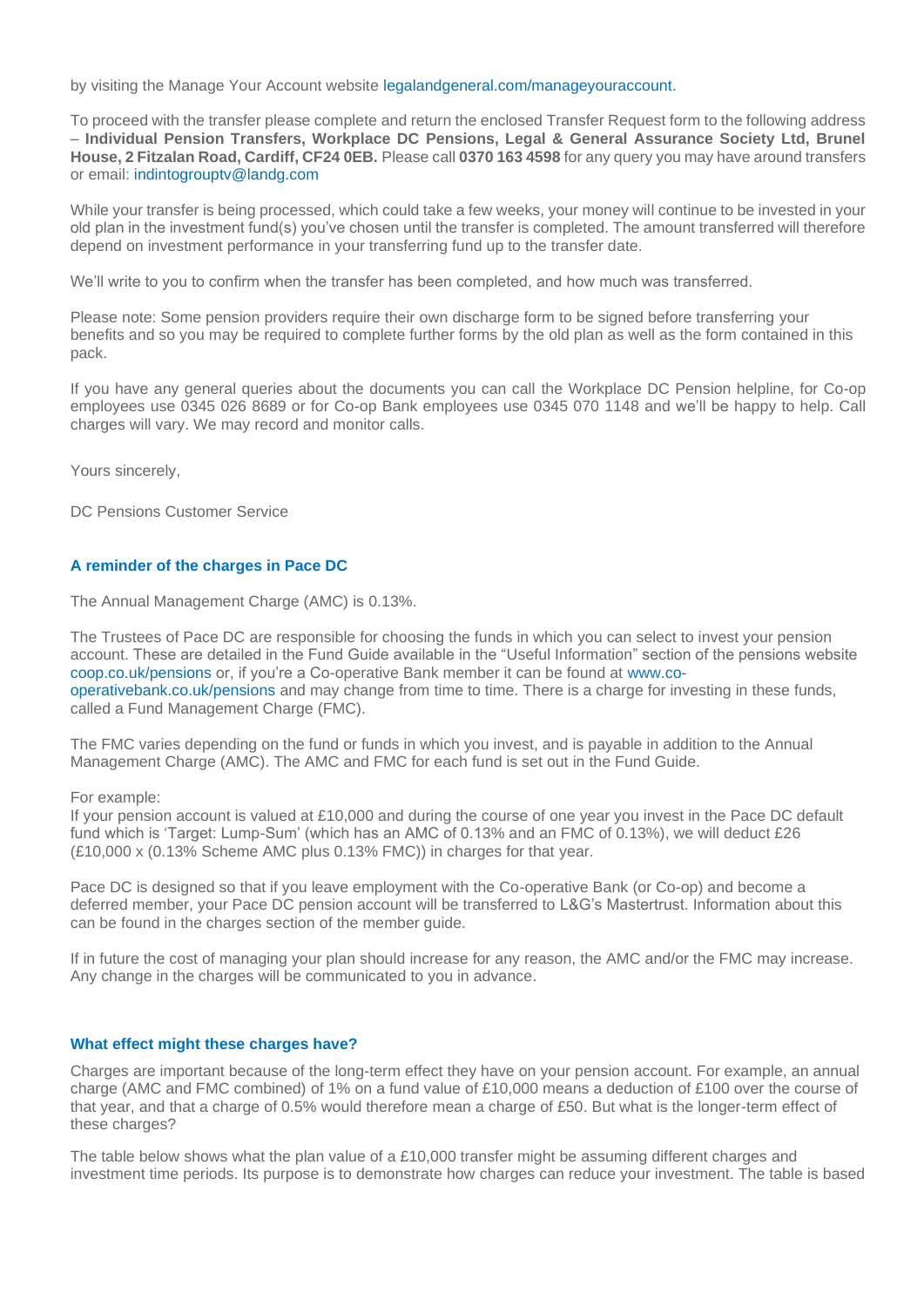on a 4% yearly growth rate and the figures have been reduced to take into account the effect of inflation at 2%. These are only assumptions and actual experience will be different depending on what fund you chose to invest in and market conditions.

| <b>Level of</b><br><b>Charge</b> | <b>Plan Value</b><br>after 5<br>years | <b>Plan Value</b><br>after 10<br>years | <b>Plan Value</b><br>after 15<br>years | <b>Plan Value</b><br>after 20<br>years | <b>Plan Value</b><br>after 25<br>years | <b>Plan Value</b><br>after 30<br>years |
|----------------------------------|---------------------------------------|----------------------------------------|----------------------------------------|----------------------------------------|----------------------------------------|----------------------------------------|
| $0\%$                            | £11,000                               | £12,100                                | £13,300                                | £14,700                                | £16,200                                | £17,900                                |
| 0.2%                             | £10,900                               | £11,900                                | £12,900                                | £14,100                                | £15,400                                | £16,800                                |
| 0.3%                             | £10,800                               | £11,700                                | £12,700                                | £13,800                                | £15,000                                | £16,300                                |
| 0.5%                             | £10,700                               | £11,500                                | £12,400                                | £13,300                                | £14,300                                | £15,400                                |
| 0.6%                             | £10,600                               | £11,400                                | £12,200                                | £13,000                                | £13,900                                | £14,900                                |
| 0.7%                             | £10,600                               | £11,300                                | £12,000                                | £12,800                                | £13,600                                | £14,500                                |
| 1.0%                             | £10,400                               | £10,900                                | £11,500                                | £12,000                                | £12,600                                | £13,200                                |

Using this table should help you get a better understanding of the effect of charges in Pace DC. Remember that this is only a guide and not an indicator of what you should expect - and also remember that the charges applicable to your benefits in Pace DC can change depending on how you choose to invest your benefits.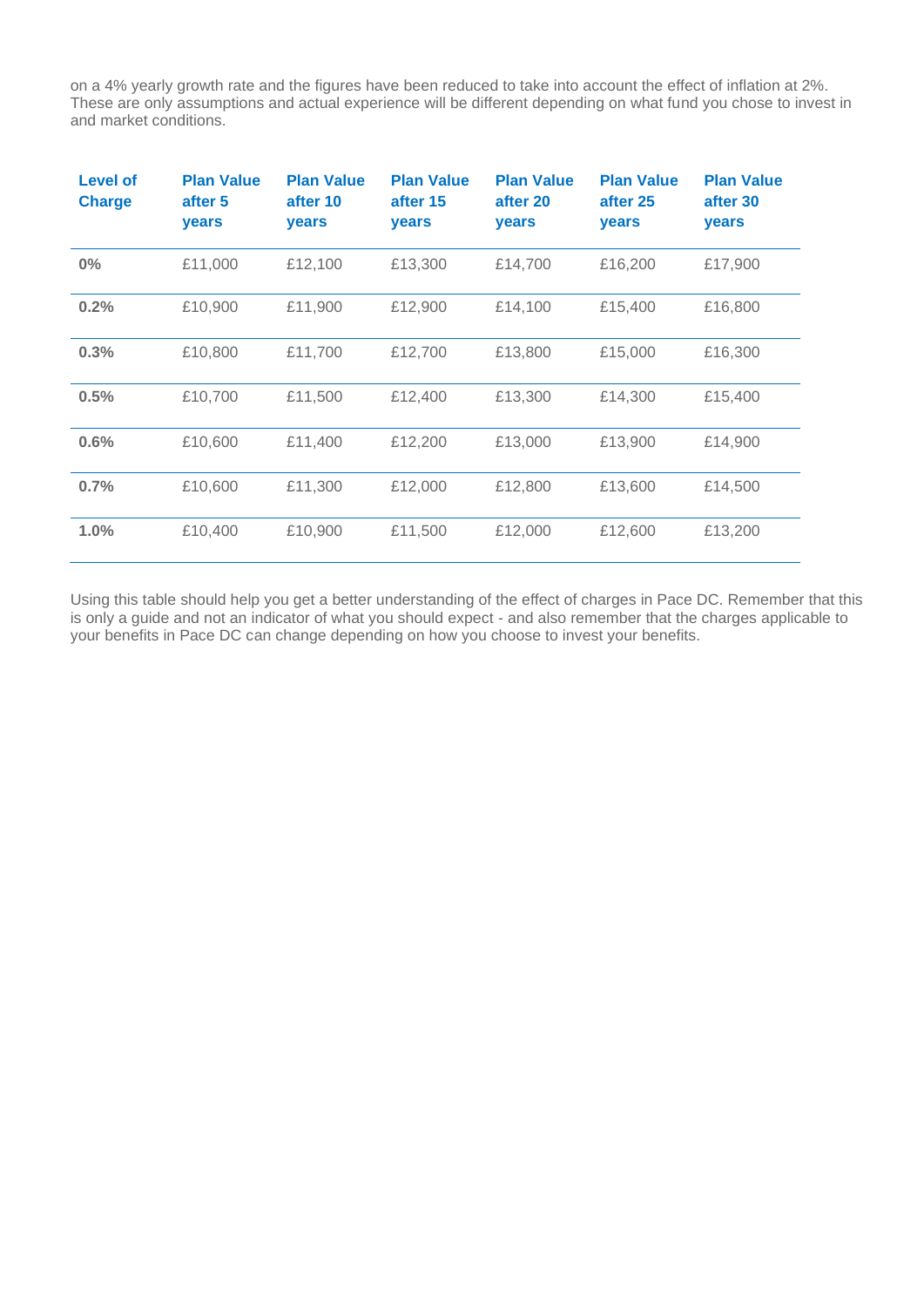# **Your request to transfer**

**Receiving scheme name:…………………………………………………………………………………………………...**

**Please note funds can only be transferred into the main Co-operative Pension Scheme (Pace) Bank DC Section (GF17495001) and not into any attaching Additional Voluntary Contribution (AVC) account.**

## **Authority to my old plan provider**

I authorise, instruct and apply to my old provider to transfer sums and assets from the old plan(s) as detailed above directly to Legal & General (who administer Pace DC) on behalf of the Trustee and to provide any instructions and/or discharge required by any relevant third party to do so.

I authorise the Trustee, Legal & General, any contributing employer and any named financial adviser in this application to obtain from each other, and release to each other, any information that may be required to enable the transfer of sums and assets to Legal & General.

Until this application is accepted and complete, the Trustee and Legal & General's responsibility is limited to the return of the total transfer payment(s) to the old provider.

Where the payment made to Legal & General (on behalf of the Trustee) represents all of the funds under the plan(s) listed, I understand that this means that I shall no longer be entitled to receive pension benefits from the whole of the plan(s) detailed above. Where only part of my benefits are being transferred from the plan(s) listed above, I understand that I will no longer be entitled to receive benefits from the old plan relating to the funds being transferred.

#### **Declaration to the Trustee of the Co-operative Pension Scheme (Pace DC)**

I accept responsibility in respect of any claims, losses, expenses, additional tax charges or any penalties that my old provider and Legal & General may incur as a result of any incorrect, untrue or misleading information in this application or given by me, or on my behalf, or of any failure on my part to comply with any aspect of this application.